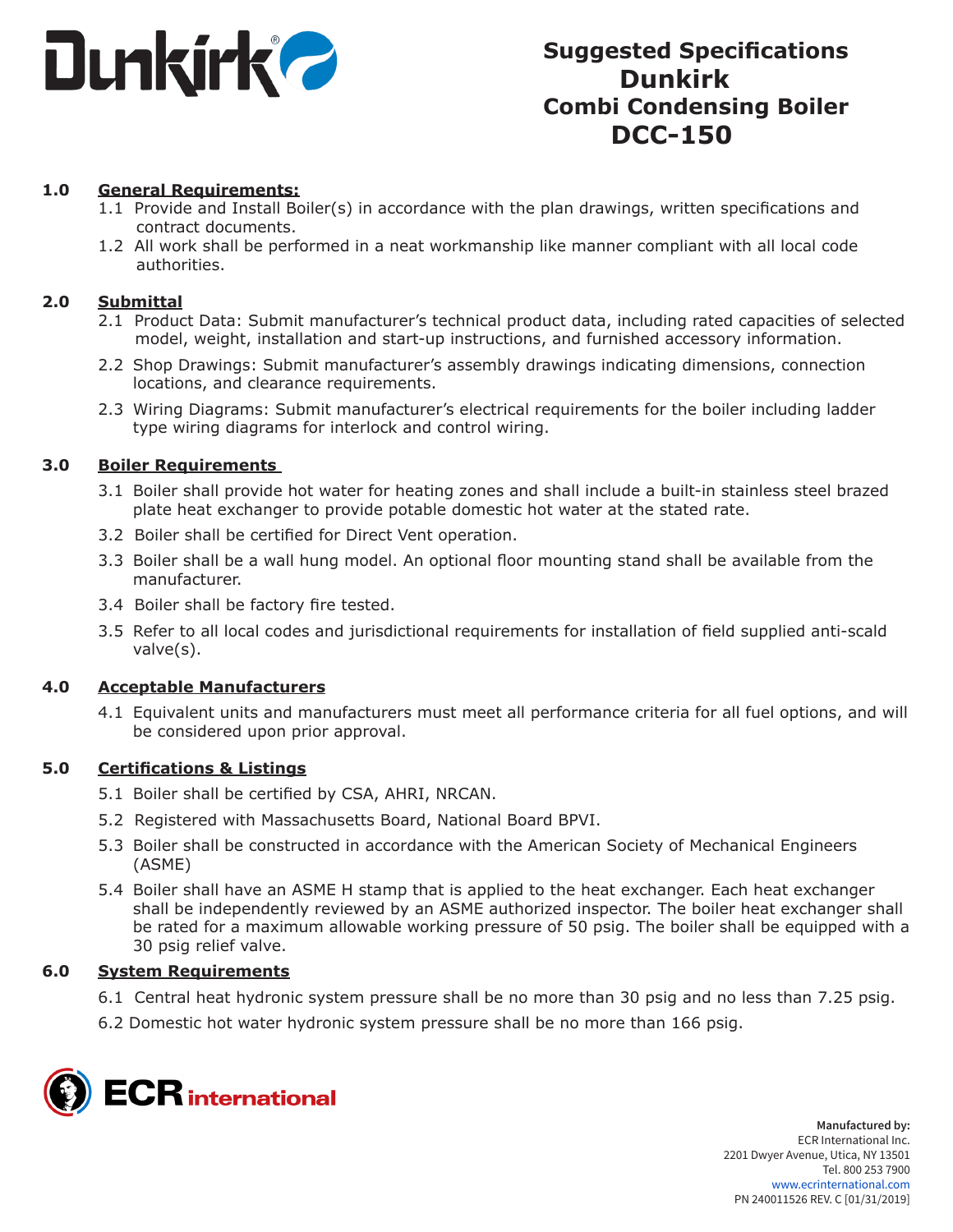

# **7.0 Construction**

- 7.1 Boiler heat exchanger shall be constructed of Iron-Chromium stainless steel parallel tube, encased in a Noryl Resin housing.
- 7.2 Burner Components
	- 7.2.1 Gas valve shall be a modulating valve capable of firing from:
		- 153,000 BTU input down to 22,000 BTU input in Combi mode (7:1 turn down)
		- 125,000 BTU input down to 22,000 BTU input in Heat mode (5.7:1 turn down)
	- 7.2.2 Induced draft blower shall be variable speed and controlled by a PCB.
	- 7.2.3 Burners shall be constructed of Iron-Chromium stainless steel.
	- 7.2.4 Ignition system shall be direct spark with separate flame sensing rod.
	- 7.2.5 Boiler shall include an internal stainless steel brazed plate heat exchanger for potable hot water and an automatic 3 way diverting valve to allow Domestic Hot Water Priority operation.
	- 7.2.6 Boiler shall include an internal factory installed and wired Boiler Loop Pump and factory supplied primary secondary manifold with quick connections.

# **8.0 Control System**

- 8.1 Control system shall be PCB integral controller with an LCD digital display that also includes graphical interface.
- 8.2 Control shall automatically recognize fuel type (Natural or LP gas), and self calibrating for optimum combustion and efficiency.
- 8.3 Control shall continuously monitor flame signal and automatically adjust the gas valve during normal operation for maximum efficiency.
- 8.4 Control will sense supply water temperature and adjust firing rate of the boiler to deliver amount of heat needed.
- 8.5 Control will sense and display supply water temperature and indicate by icon when boiler is in central heating or domestic water mode.
- 8.6 Control will have Brazed Plate Pre-Heat function. Pre-Heat mode will maintain temperature of brazed plate heat exchanger to speed DHW delivery.
- 8.7 Control can accept an optional proprietary Outdoor Air sensor and have field adjustable reset curves.
- 8.8 Control displays error codes and diagnostic information.

# **9.0 Combustion Air And Flue Vent Exhaust**

- 9.1 The boiler shall be Direct Vent only, with materials compatible with those standards, and installed as per the manufacturer's written instruction, plan drawings and all applicable code authorities.
- 9.2 The flue gas exhaust shall connect directly to the boiler at the location labeled.